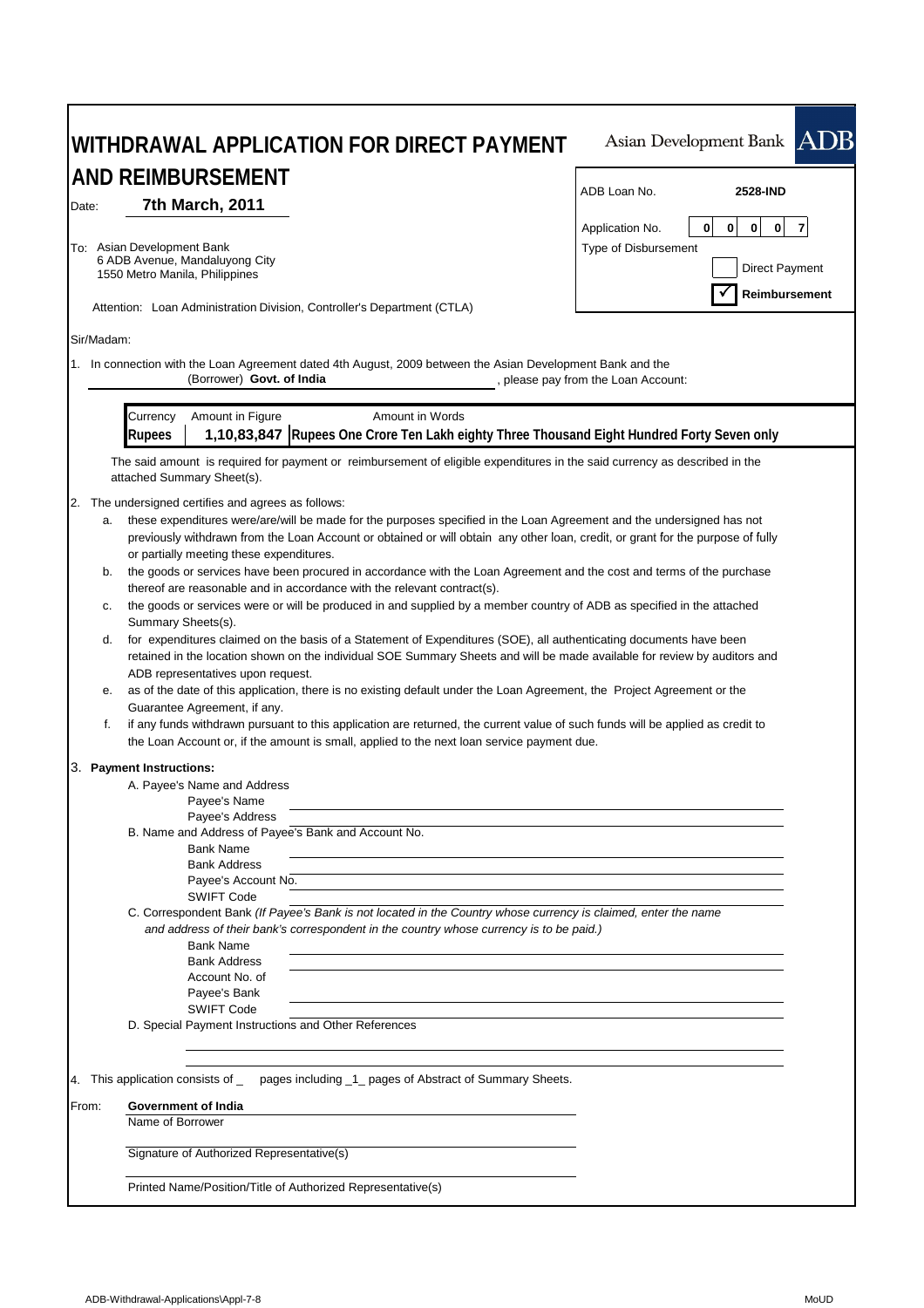**Instructions in preparing the Withdrawal Application Form for Direct Payment and Reimbursement (ADB Form ADB-DRP/RMP)**

### **General Instructions**

1. Submit original Withdrawal Application (WA) to the Asian Development Bank (ADB) (or to its Resident/Regional Mission, if instructed).

2. Prepare separate WA for each currency of payment and for each payee.

3. Number WAs consecutively, not exceeding five digits/characters.

4. Consolidate claims until the amount being withdrawn is at least US\$100,000 equivalent or an amount advised by ADB.

5. When completed, verify the application for completeness of supporting documentation and accuracy of details before passing to the Authorized Representative(s) for signature. Mistakes and omissions result in delayed payment.

#### **Withdrawal References**

1. **Date:** Enter the date the WA is signed by Authorized Representative(s), not the date it was prepared.

2. **Loan Number:** Show ADB loan number clearly.

3. **Application Number:** Number WAs consecutively. If the project has more than one executing agency (EA) or implementing agency, the project coordinator should assign an alpha identification for each EA. For example : A0001 to A9999 for EA no. 1 and B0001 to B9999 for EA no. 2.

4. **Type of Disbursement:** Indicate in the appropriate box the type of WA claim, whether for Direct Payment or Reimbursement Procedure.

#### **Payment Instructions**

1. **Payee Name and Address:** Indicate full name and address of Payee for identification of payment.

2. **Name and Address of Payee's Bank and Account No. :** Indicate full name and address of the Payee's bank, which may include a banker/branch designation. Account number is important. Give SWIFT code if Payee's bank is a member of SWIFT.

3. **Correspondent Bank:** Where payment is to be made to a bank not located in the country of the currency to be paid, indicate its full name and address. Provide SWIFT code if the bank is a member of SWIFT.

4. **Special Payment Instructions:** Indicate any particulars, special instructions or references to facilitate payment or identification of payment.

5. **Name of Borrower:** Fill in name as it appears in the Loan Agreement.

6. **Authorized Representative(s):** Pass this application only to Authorized Representative(s) for signature. Verify if the list of Authorized Representative(s) has been changed.